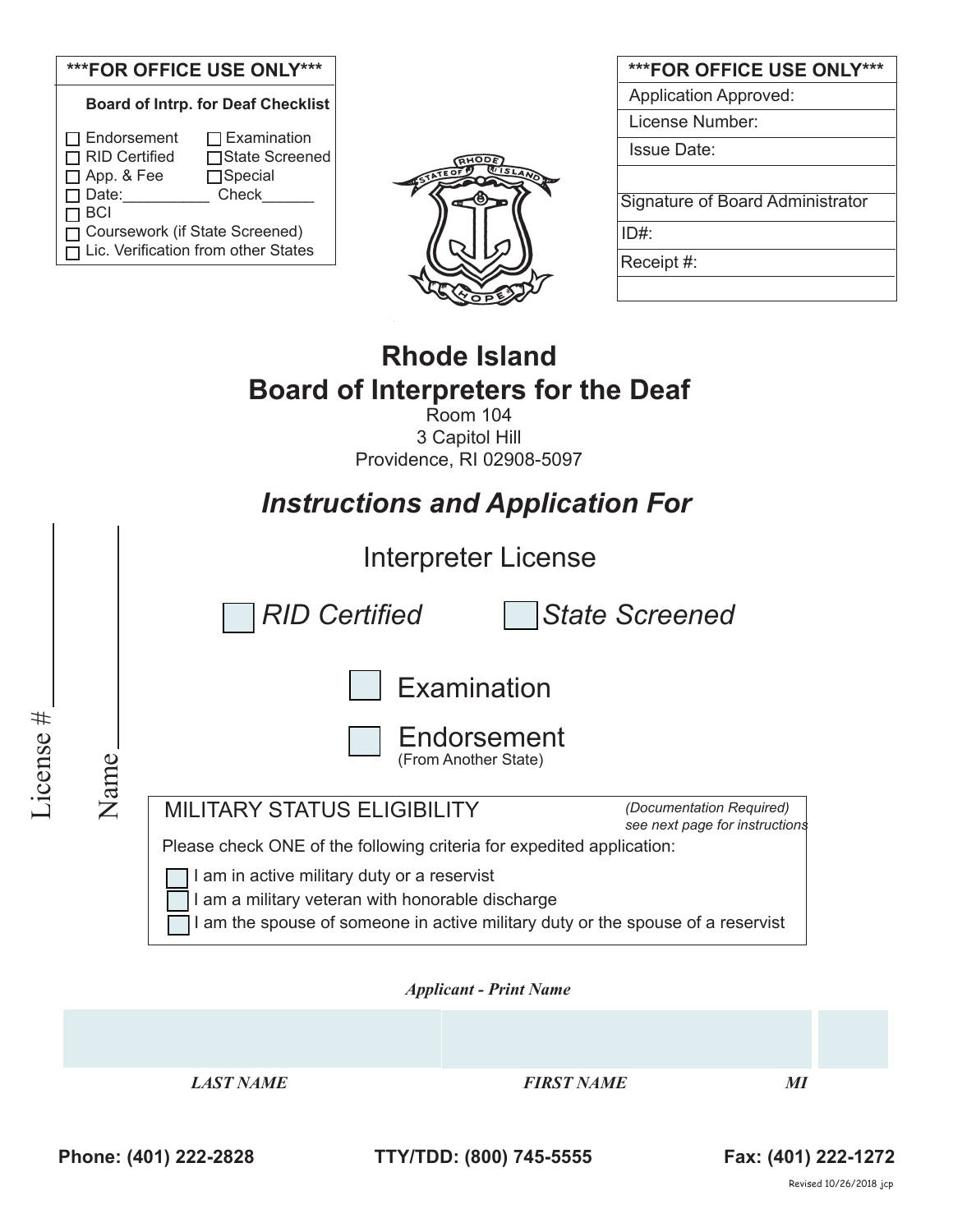# **LICENSURE REQUIREMENTS**

Completed Application with Cover Page - Applications are valid for 1 year from the day they are received at RIDOH. If you are not licensed within the year you must submit a new application.



Check or money order (preferred), made payable (in U.S. funds only) to the RI General Treasurer in the amount of **\$25.00** and attached to the upper left-hand corner of the first (Top) page of the application. THIS APPLICATION FEE IS NONREFUNDABLE.



Copy of driver's license or state issued id

Original BCI check from the RI Attorney General's Office with stamp and seal; If positive BCI, a detailed explanation is required. Website: http://www.riag.ri.gov/BCI



If you are applying by certification from the Registry of Interpreters for the Deaf (RID); certification must be sent directly from the RID to the Board

If you are applying by state screening, evidence of successful completion of the RID generalist written exam is required **OR** evidence of compeltion of coursework in ASL, Deaf Culture and the Code of Ethics required

If you have ever been licensed in another state, license verification(s) must be sent directly from the state(s) in which you hold or have held a license. (Interstate Verification Form included in this application can be used for that purpose)

If applying for expedited military status you must include one of the following: Leave Earning Statement (LES), Letter from Command, Copy of Orders or DD-214 showing honorable discharge.

#### **Licensure Information**

Please visit the RIDOH website at **http://www.health.ri.gov/licenses** to Verify your license, download Rules and Regualtions/Laws for your profession, download change of address forms, other licensing forms or obtain our contact information. HEALTH will not, for any reason, accelerate the processing of one applicant at the ex pense of others.

### **License Certificates**

RIDOH will be providing wallet license cards ONLY on issuance of licenses. If you wish to receive a license certificate, suitable for framing, please check the box below and attach a separate check in the amount of \$30.00 made payable to RI General Treasurer.

I would like to receive a license certificate. I have enclosed a separate check in the amount of \$30.00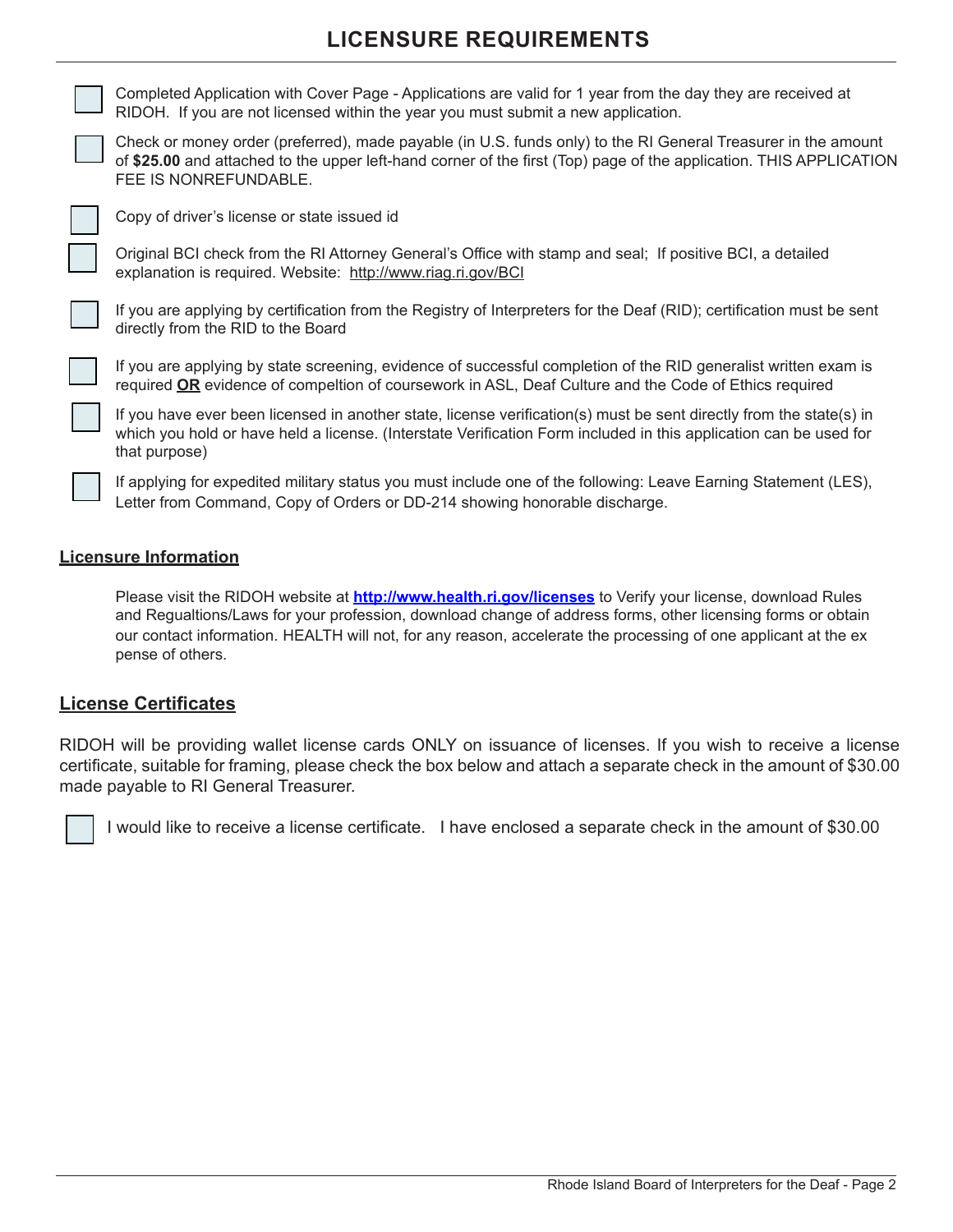

# **State of Rhode Island Board of Interpreters for the Deaf**

Application for License as an Interpreter for the Deaf

*Refer to the Application Instructions when completing these forms. Type or block print only. Do not use felt-tip pens.*

| 1. Name(s)                                              |                                                                                                                                                       |           |                                                                                                                                                     |  |
|---------------------------------------------------------|-------------------------------------------------------------------------------------------------------------------------------------------------------|-----------|-----------------------------------------------------------------------------------------------------------------------------------------------------|--|
| This is the name that<br>will be printed on your        | Title (i.e., Mr., Mrs., Ms., etc.)                                                                                                                    |           |                                                                                                                                                     |  |
| License/Permit/Cer-<br>tificate and reported            | <b>First Name</b>                                                                                                                                     |           |                                                                                                                                                     |  |
| to those who inquire<br>about your License/             |                                                                                                                                                       |           |                                                                                                                                                     |  |
| Permit/Certificate. Do<br>not use nicknames, etc.       | Middle Name                                                                                                                                           |           |                                                                                                                                                     |  |
|                                                         | Surname, (Last Name)                                                                                                                                  |           |                                                                                                                                                     |  |
|                                                         |                                                                                                                                                       |           |                                                                                                                                                     |  |
|                                                         | Suffix (i.e., Jr., Sr., II, III)                                                                                                                      |           |                                                                                                                                                     |  |
|                                                         | Maiden, if applicable                                                                                                                                 |           |                                                                                                                                                     |  |
|                                                         | Name(s) under which originally licensed in another state, if different from above (First, Middle, Last).                                              |           |                                                                                                                                                     |  |
|                                                         |                                                                                                                                                       |           |                                                                                                                                                     |  |
| 2. Social Security                                      | "Pursuant to Title 5, Chapter 76, of the Rhode Island General Laws, as<br>amended, I attest that I have filed all applicable tax returns and paid all |           |                                                                                                                                                     |  |
| <b>Number</b>                                           | U.S. Social Security Number                                                                                                                           |           | taxes owed to the State of Rhode Island, and I understand that my Social<br>Security Number (SSN) will be transmitted to the Divison of Taxation to |  |
|                                                         |                                                                                                                                                       |           | verify that no taxes are owed to the State."                                                                                                        |  |
| 3. Gender                                               | Female<br>Male                                                                                                                                        |           |                                                                                                                                                     |  |
|                                                         |                                                                                                                                                       |           |                                                                                                                                                     |  |
| 4. Date of Birth                                        | 19<br>Day<br>Year                                                                                                                                     |           |                                                                                                                                                     |  |
|                                                         | Month                                                                                                                                                 |           |                                                                                                                                                     |  |
|                                                         |                                                                                                                                                       |           |                                                                                                                                                     |  |
| 5. Home<br><b>Address</b>                               | 1st Line Address (Apartment/Suite/Room Number, etc.)                                                                                                  |           |                                                                                                                                                     |  |
| It is your responsibility<br>to notify the board of all |                                                                                                                                                       |           |                                                                                                                                                     |  |
| address changes.                                        | Second Line Address (Number and Street)                                                                                                               |           |                                                                                                                                                     |  |
|                                                         | City                                                                                                                                                  |           | State<br>Zip Code                                                                                                                                   |  |
|                                                         |                                                                                                                                                       |           |                                                                                                                                                     |  |
|                                                         | Country, If NOT U.S.                                                                                                                                  |           | Postal Code, If NOT U.S.                                                                                                                            |  |
|                                                         | Home Phone                                                                                                                                            |           | Home Fax                                                                                                                                            |  |
|                                                         |                                                                                                                                                       |           |                                                                                                                                                     |  |
|                                                         | Email Address (Format for email address is Username@domain e.g. applicant@isp.com)                                                                    |           |                                                                                                                                                     |  |
| <b>6. Business</b>                                      |                                                                                                                                                       |           |                                                                                                                                                     |  |
| <b>Address</b>                                          | Name of Business/Work Location                                                                                                                        |           |                                                                                                                                                     |  |
| (ONLY if it is<br><b>RELATED to</b>                     | 1st Line Address (Department/Suite/Room Number, etc.)                                                                                                 |           |                                                                                                                                                     |  |
| your license.)                                          |                                                                                                                                                       |           |                                                                                                                                                     |  |
| It is your responsibility                               | Second Line Address (Number and Street)                                                                                                               |           |                                                                                                                                                     |  |
| to notify the board of all<br>address changes.          | City                                                                                                                                                  |           | State<br>Zip Code                                                                                                                                   |  |
| This address will                                       |                                                                                                                                                       |           |                                                                                                                                                     |  |
| appear on the De-                                       | Country, If NOT U.S.                                                                                                                                  |           | Postal Code, If NO LU.S.                                                                                                                            |  |
| partment of Health<br>web site.                         | <b>Business Phone</b>                                                                                                                                 | Extension | <b>Business Fax</b>                                                                                                                                 |  |
|                                                         |                                                                                                                                                       |           |                                                                                                                                                     |  |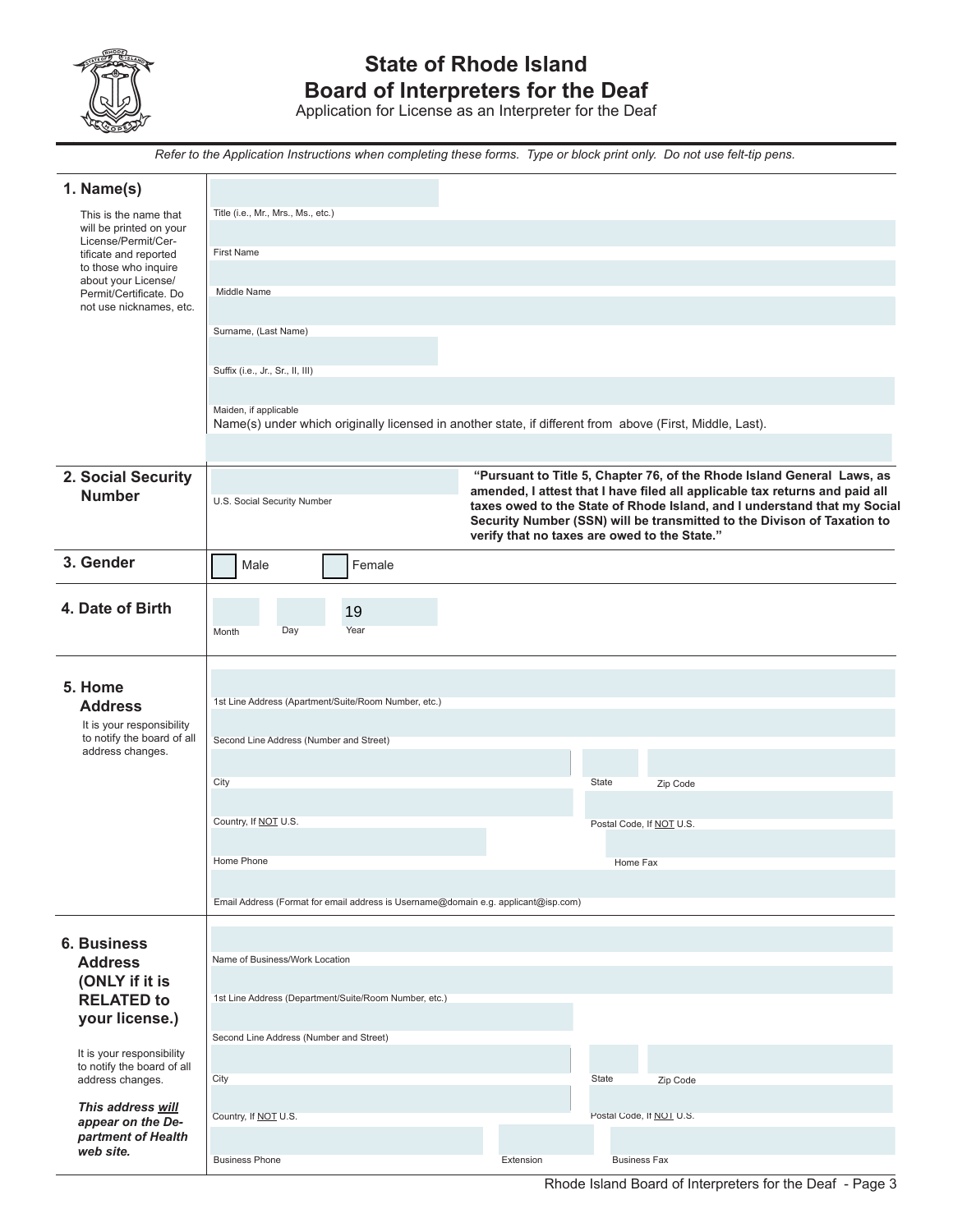#### *Applicant: Print your complete last name >*

| 7. Preferred<br><b>Mailing</b><br><b>Address</b><br>Please check ONE                                                                                          | Please use my Home Address as my preferred mailing address<br>Please use my Business Address as my preferred mailing address                                                                                            |                                                                                                                                                                                    |                                                                                                                                                                                                                                                                                        |  |
|---------------------------------------------------------------------------------------------------------------------------------------------------------------|-------------------------------------------------------------------------------------------------------------------------------------------------------------------------------------------------------------------------|------------------------------------------------------------------------------------------------------------------------------------------------------------------------------------|----------------------------------------------------------------------------------------------------------------------------------------------------------------------------------------------------------------------------------------------------------------------------------------|--|
| 8. Qualifying<br><b>Education</b><br>Please list the name<br>and information about<br>the school that you<br>attended that qualifies<br>you for this license. | Type of School (University, College, Technical School, High School, etc.)<br>Name of School<br>Date Graduated:<br>Month<br>Year<br>Degree Received (Bachelor of Arts, Master of Science, Diploma, etc.)<br><b>Major</b> |                                                                                                                                                                                    |                                                                                                                                                                                                                                                                                        |  |
| 9. Other State<br>License(s)<br>Please answer the<br>question and list<br>state(s), if applicable                                                             | Have you ever held, or do you currently hold, a license in another state?<br>No<br>Yes<br>If the answer to this question is "yes", enter all other state licenses in Question 10 (below):                               |                                                                                                                                                                                    |                                                                                                                                                                                                                                                                                        |  |
| 10. Licensure<br>List all states or<br>countries in which<br>you are now, or ever<br>have been licensed<br>to practice your<br>profession.                    | State/Country:<br>$\Box$ Active<br>$\Box$ Active<br>$\Box$ Active<br>$\Box$ Active<br>$\Box$ Active<br>Active<br>$\Box$ Active<br>$\Box$ Active<br>$\Box$ Active                                                        | State/Country:<br>Inactive<br>$\Box$ Inactive<br>$\Box$ Inactive<br><b>Inactive</b><br>$\Box$ Inactive<br>$\Box$ Inactive<br>$\Box$ Inactive<br>$\Box$ Inactive<br>$\Box$ Inactive | Active<br>$\Box$ Inactive<br>$\Box$ Active<br>$\Box$ Inactive<br>Active<br>$\Box$ Inactive<br>Active<br>$\Box$ Inactive<br>Active<br>$\Box$ Inactive<br>Active<br>$\Box$ Inactive<br>Active<br>$\Box$ Inactive<br>$\Box$ Active<br>$\Box$ Inactive<br>$\Box$ Active<br>$\Box$ Inactive |  |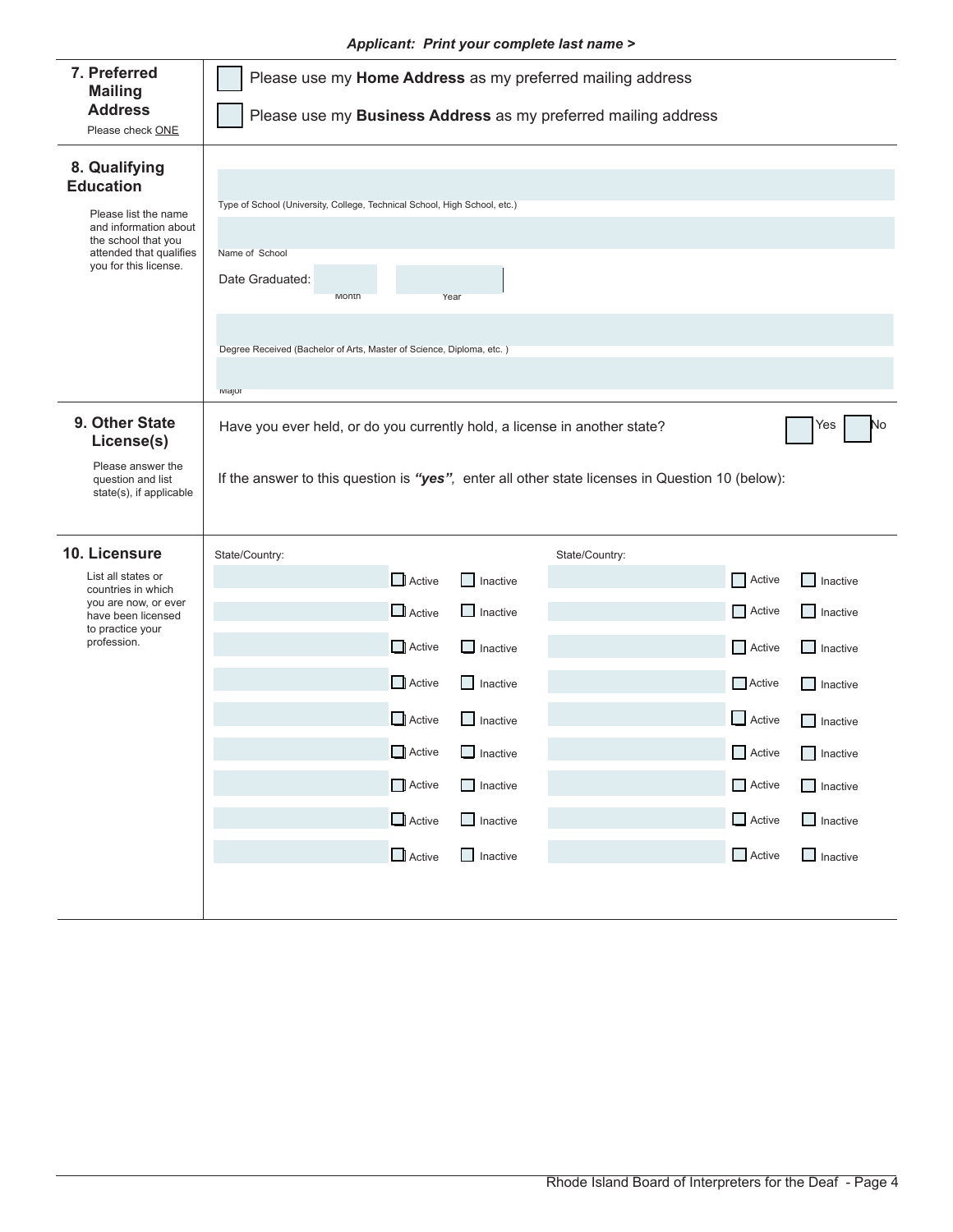| 11. Criminal<br><b>Convictions</b><br>Respond to the<br>question at the top<br>of the section, then<br>list any criminal<br>conviction(s) in the<br>space provided.<br>If necessary, you<br>may continue on a<br>separate 81/2 x 11<br>sheet of paper. | Have you ever been convicted of a violation, plead Nolo Contendere, or<br>entered a plea bargain to any federal, state or local statute, regulation, or<br>No<br>Yes<br>ordinance or are any formal charges pending?<br>Abbreviation of State and Conviction <sup>1</sup> (e.g. CA - Illegal Possession of a Controlled Substance):<br>Month<br>Year                                                                                                                                                                                                                                                                                                                                                                                                                                                                                                                                                                                                                                                                    |
|--------------------------------------------------------------------------------------------------------------------------------------------------------------------------------------------------------------------------------------------------------|-------------------------------------------------------------------------------------------------------------------------------------------------------------------------------------------------------------------------------------------------------------------------------------------------------------------------------------------------------------------------------------------------------------------------------------------------------------------------------------------------------------------------------------------------------------------------------------------------------------------------------------------------------------------------------------------------------------------------------------------------------------------------------------------------------------------------------------------------------------------------------------------------------------------------------------------------------------------------------------------------------------------------|
| 12. Disciplinary<br><b>Questions</b><br>Check either Yes<br>or No for each<br>question.                                                                                                                                                                | Has any Health Professional license, certificate, registration, or permit you<br>1.<br>No<br>Yes<br>hold or have held, been disciplined or are formal charges pending?<br>2.<br>Have you ever been denied a license, certificate, registration or permit in<br>Yes<br>No<br>any state?<br>Note: If you answer "Yes" to any question, you are required to furnish complete details, including date, place, reason and<br>disposition of the matter.                                                                                                                                                                                                                                                                                                                                                                                                                                                                                                                                                                      |
| 13. Affidavit of<br><b>Applicant</b><br>Complete this section<br>and sign.<br>Make sure that you<br>have completed all<br>components accu-<br>rately and completely.                                                                                   | , affirm that the information provided on my application<br>Ι,<br>form and documentation provided to support my application is true, accurate, complete and unaltered. I<br>acknowledge that pursuant to R.I.G.L. 11-18-1, knowingly making a false statement on my application form<br>is punishable as a misdemeanor, and that such an act shall constitue cause for denial, suspension, or revo-<br>cation of my license/permit to practice as an Interpreter in the State of Rhode Island. Pursuant to R.I.G.L.<br>5-71-8(a)(4), I will adhere to the National Association of the Deaf (NAD), the Registry of Interpreters for the<br>Deaf, Inc. (RID) code of professional conduct.<br>I understand that this is a continuing application and that I have an affirmative duty to inform the Rhode<br>Island Board of Interpreters for the Deaf of any change in the answers to these questions after this applica-<br>tion and this affidavit is signed.<br>Signature of Applicant<br>Date of Signature (MM/DD/YY) |
|                                                                                                                                                                                                                                                        |                                                                                                                                                                                                                                                                                                                                                                                                                                                                                                                                                                                                                                                                                                                                                                                                                                                                                                                                                                                                                         |